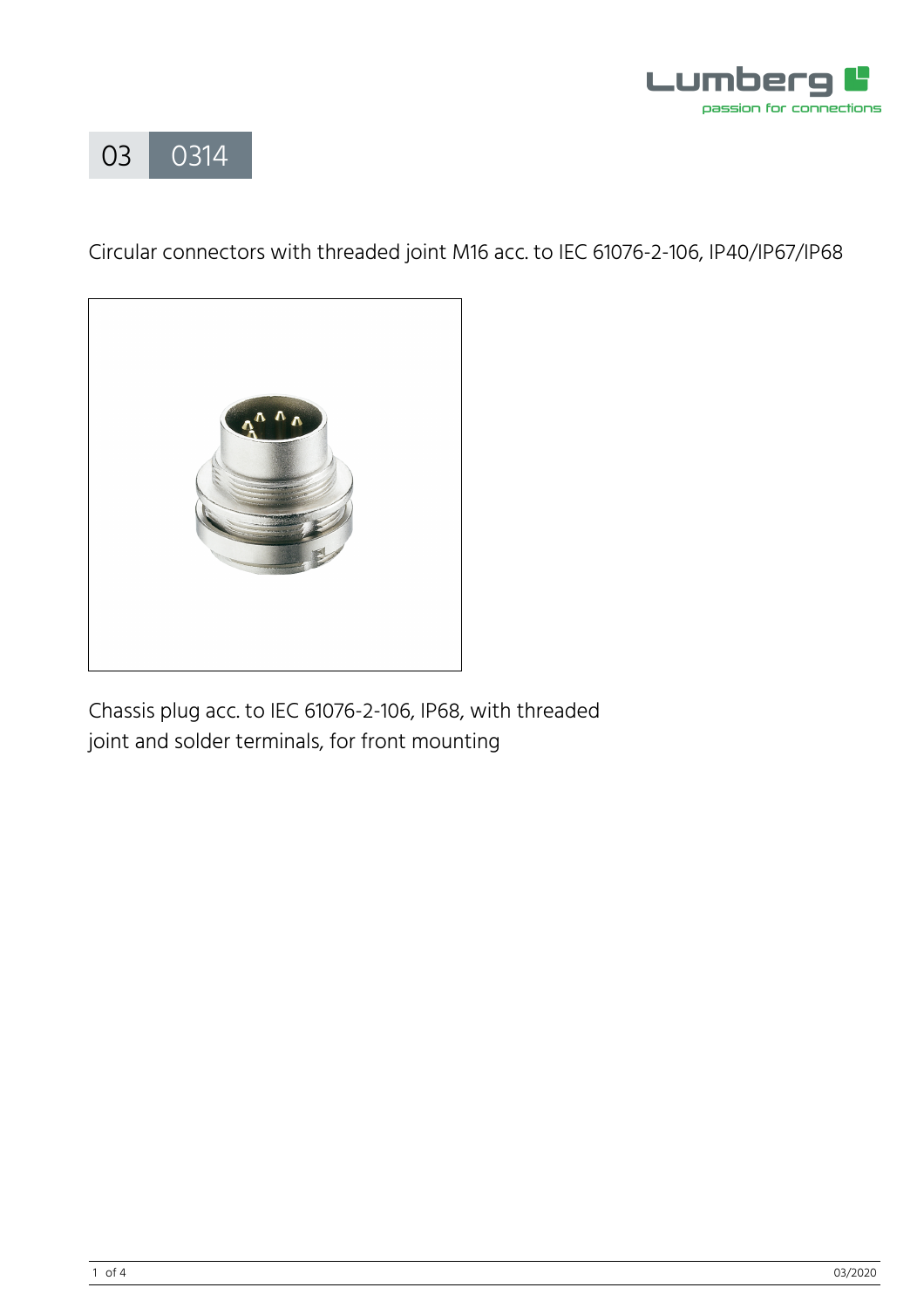











# Environmental conditions

| Temperature range | $-40 °C/+85 °C$              |  |
|-------------------|------------------------------|--|
| Materials         |                              |  |
| Insulating body   | PA GF, V-0 according to UL94 |  |

| Contact pin | CuZn, silver-plated and flash gold-<br>plated (3-8 poles)<br>CuZn, pre-nickel and gold-<br>plated (12-14 poles) |
|-------------|-----------------------------------------------------------------------------------------------------------------|
| Housing     | Zn diecast, pre-copper and nickel-<br>plated                                                                    |
| Ring screw  | CuZn, nickel-plated                                                                                             |
| Seal        | <b>NBR</b>                                                                                                      |
|             |                                                                                                                 |

# Mechanical data

| Tightening torque connector | $1-3$ Nm          |
|-----------------------------|-------------------|
| Tightening torque nut       | $1-3$ Nm          |
| Protection class            | IP68 <sup>1</sup> |

<sup>1</sup> according to IEC DIN EN 60529, only in locked condition with an appropriate counterpart; IPX8 requirements under agreement between manufacturer and user

#### Connectable conductors for solder area

| Section | $\leq$ 0.75 mm <sup>2</sup> (AWG 20)<br>$(3-8$ poles)<br>$\approx$ 0.25 mm <sup>2</sup> (AWG 24) |
|---------|--------------------------------------------------------------------------------------------------|
|         | $(12-14$ poles)                                                                                  |

# Electrical data (at T<sub>amb</sub> 20 °C)

| Rated current         | 5 A (T <sub>amb</sub> 40 °C, 3-8 poles)<br>3 A (T <sub>amb</sub> 40 °C, 12-14 poles)                                                                                                                                                                                      |
|-----------------------|---------------------------------------------------------------------------------------------------------------------------------------------------------------------------------------------------------------------------------------------------------------------------|
| Rated voltage         | with pollution degree 1:<br>300 V (versions 03, 04, 05-1, 06, 07)<br>100 V (versions 05, 07-1, 08, 08-1)<br>160 V (versions 12, 14)<br>with pollution degree 2:<br>250 V (versions 03, 04)<br>32 V (versions 05, 07-1, 08, 08-1)<br>160 V (versions 05-1, 06, 07, 12, 14) |
| Rated impulse voltage | 1500 V (versions 03, 04, 05-1, 06, 07,<br>12, 14)<br>500 V (versions 05, 07-1, 08, 08-1)                                                                                                                                                                                  |
| Material group        | II (IEC)/1 (UL) (400 $\leq$ CTI < 600)                                                                                                                                                                                                                                    |
| Overvoltage category  |                                                                                                                                                                                                                                                                           |
| Insulation resistance | $>100$ MQ                                                                                                                                                                                                                                                                 |
|                       |                                                                                                                                                                                                                                                                           |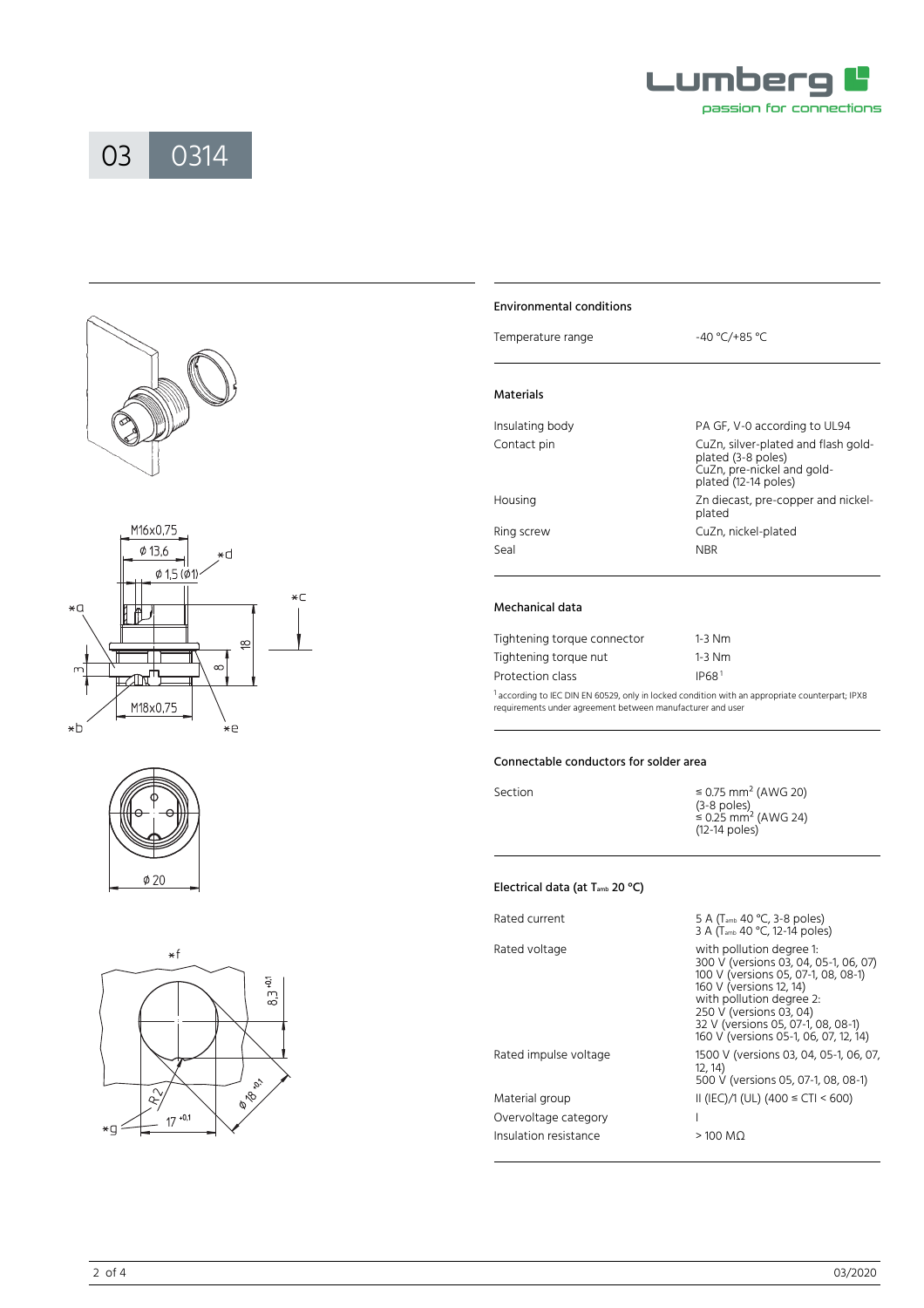



# Pin configurations, solder side view



 $08-a$  $12-a$  $14-a$ 0314 08-1 0314 12 0314 14

# Associated products

 $05-a$ 0314 05-1

0314 08

| Counterparts |            |                  |
|--------------|------------|------------------|
| $C = 0321$   | $C = 0322$ | $C = 0322 - 1$   |
| $C = 032200$ | ි 0360     | Z 036000         |
| Accessories  |            |                  |
| $C = 0382$   | ☑ 0383     | ■ 038399         |
| $C = 0384$   | ☑ 0385     | <b>PP 038899</b> |

- 
- \*a nut enclosed separately<br>\*b cup-shaped solder termi cup-shaped solder terminal
- \*c mounting direction
- \*d contact pin Ø 1.5 mm (0314 03–0314 08-1) Ø 1.0 mm (0314 12–0314 14)
- \*e O-ring gasket
- \*f port in mounting plate
- \*g anti-rotation, alternative execution